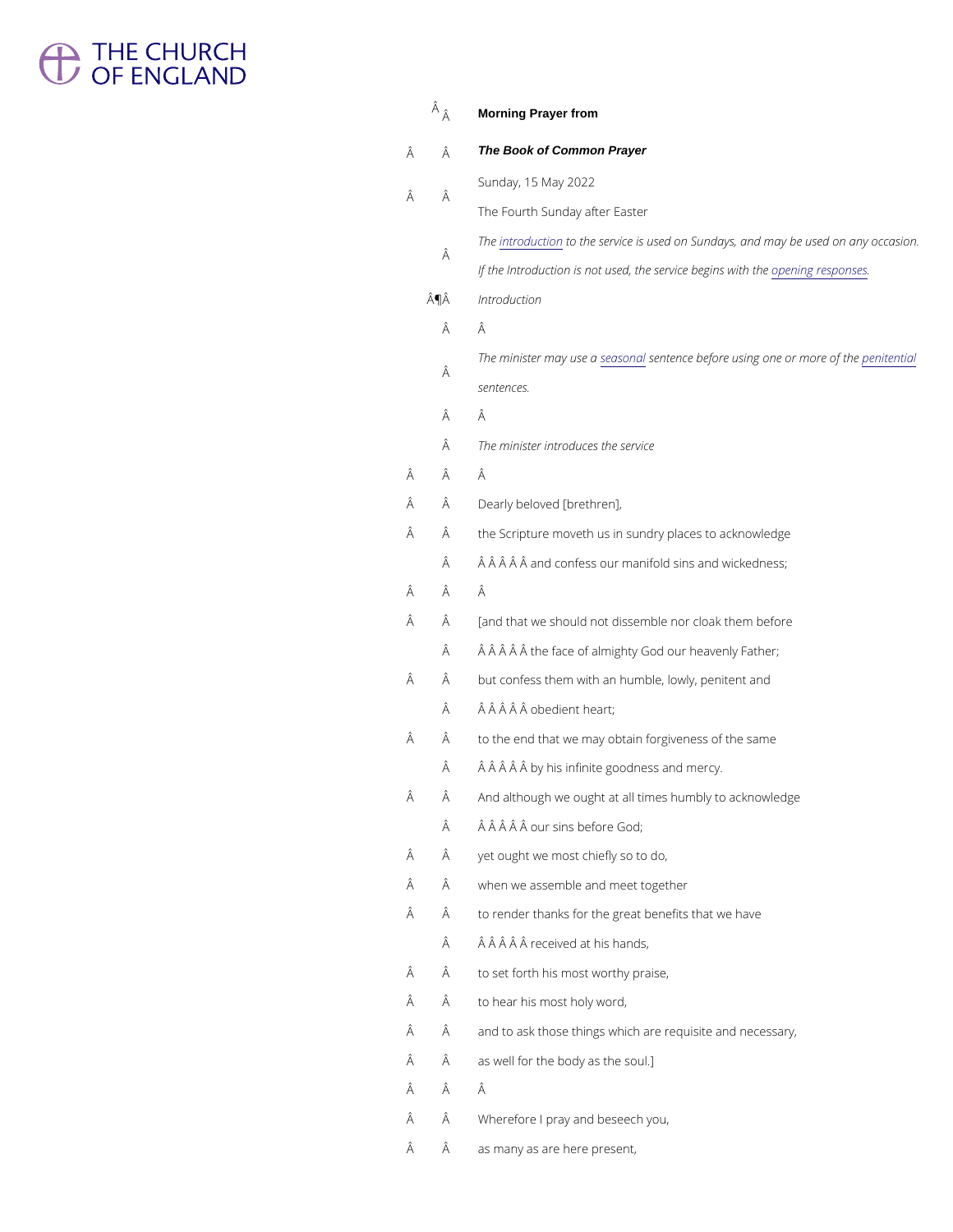| Â | Â    | to accompany me with a pure heart, and humble voice,                                 |
|---|------|--------------------------------------------------------------------------------------|
| Â | Â    | unto the throne of the heavenly grace, saying [after me]:                            |
| Â | Â    | Â                                                                                    |
| Â | Â    | (Or)                                                                                 |
| Â | Â    | Â                                                                                    |
|   |      | Beloved, we are come together in the presence of almighty God and of the whole       |
|   |      | company of heaven to offer unto him through our Lord Jesus Christ our worship        |
| Â | Â    | and praise and thanksgiving; to make confession of our sins; to pray, as well for    |
|   |      | others as for ourselves, that we may know more truly the greatness of God's love     |
|   |      | and shew forth in our lives the fruits of his grace; and to ask on behalf of all men |
|   |      | such things as their well-being doth require.                                        |
| Â | Â    | Â                                                                                    |
| Â | Â    | Wherefore let us kneel in silence, and remember God's presence with us now.          |
|   | Â    | Â                                                                                    |
|   | AllÂ | Almighty and most merciful Father,                                                   |
| Â | Â    | we have erred, and strayed from thy ways like lost sheep.                            |
| Â | Â    | We have followed too much the devices and desires                                    |
|   | Â    | of our own hearts.                                                                   |
| Â | Â    | We have offended against thy holy laws.                                              |
| Â | Â    | We have left undone those things                                                     |
|   | Â    | which we ought to have done;                                                         |
| Â | Â    | and we have done those things                                                        |
| Â | Â    | which we ought not to have done;                                                     |
| Â | Â    | and there is no health in us.                                                        |
| Â | Â    | But thou, O Lord, have mercy upon us, miserable offenders.                           |
| Â | Â    | Spare thou them, O God, which confess their faults.                                  |
| Â | Â    | Restore thou them that are penitent;                                                 |
| Â | Â    | according to thy promises declared unto mankind                                      |
|   | Â    | in Christ Jesu our Lord.                                                             |
|   |      |                                                                                      |

- $\hat{A}$  **And grant, O most merciful Father, for his sake,**
- $\hat{A}$  **that we may hereafter live a godly, righteous, and sober life,**
- $\hat{A}$  **to the glory of thy holy name.** 
	- $\hat{A}$  **Amen.**
	- $\hat{\mathsf{A}}$   $\qquad \hat{\mathsf{A}}$
	- *A priest says*
- $\hat{\mathsf{A}}\qquad \hat{\mathsf{A}}\qquad \hat{\mathsf{A}}$
- Almighty God, the Father of our Lord Jesus Christ,
- $\hat{A}$   $\hat{A}$  who desireth not the death of a sinner,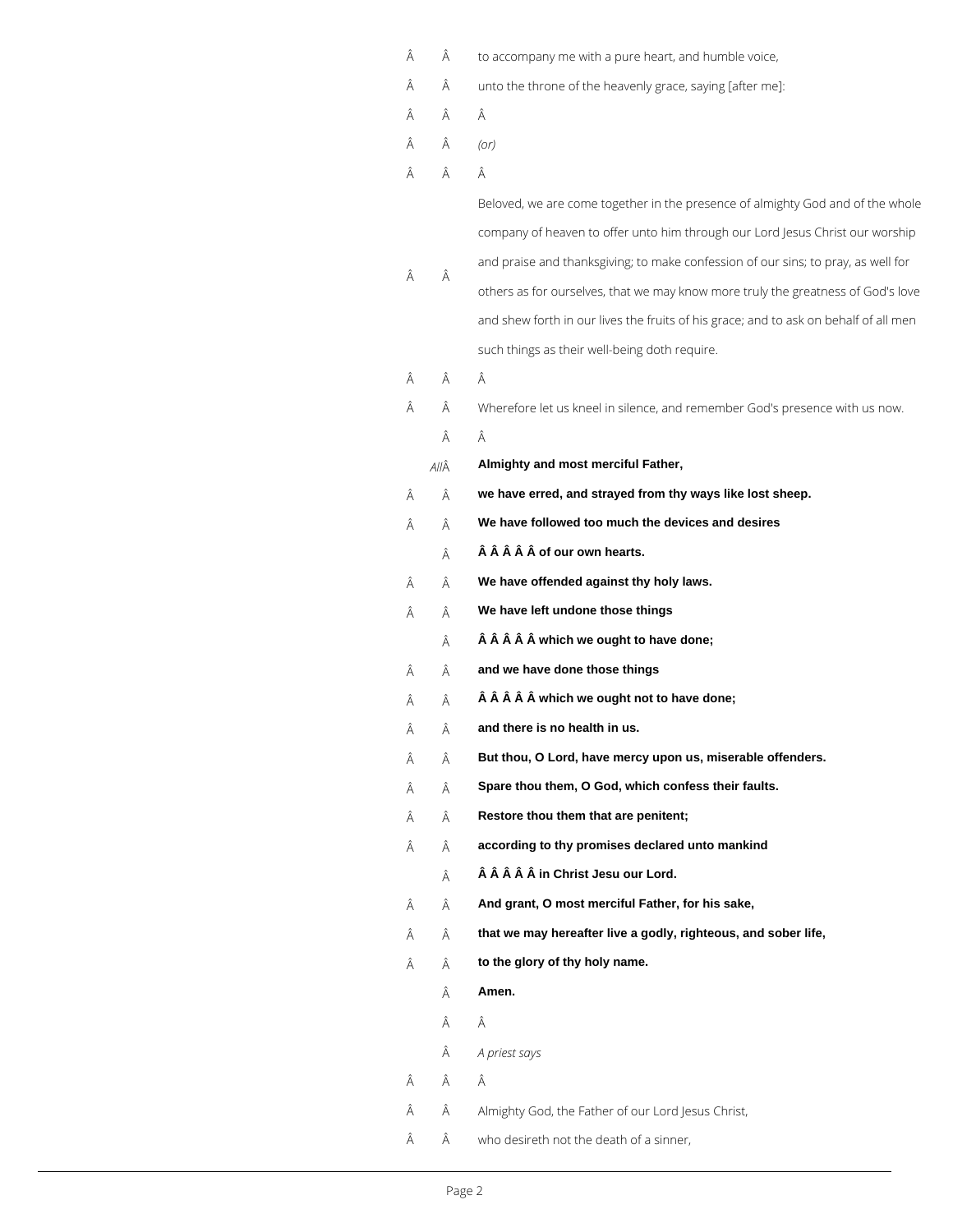<span id="page-2-0"></span>

| Â | Â    | but rather that he may turn from his wickedness and live;     |
|---|------|---------------------------------------------------------------|
| Â | Â    | and hath given power, and commandment, to his ministers       |
| Â | Â    | to declare and pronounce to his people, being penitent,       |
| Â | Â    | the absolution and remission of their sins:                   |
| Â | Â    | he pardoneth and absolveth all them that truly repent         |
|   | Â    | and unfeignedly believe his holy gospel.                      |
| Â | Â    | Wherefore let us beseech him to grant us true repentance,     |
|   | Â    | and his Holy Spirit,                                          |
| Â | Â    | that those things may please him which we do at this present; |
| Â | Â    | and that the rest of our life hereafter may be pure and holy; |
| Â | Â    | so that at the last we may come to his eternal joy;           |
| Â | Â    | through Jesus Christ our Lord.                                |
|   | AllÂ | Amen.                                                         |
|   | Â    | Â                                                             |
|   | Â    | or other ministers may say                                    |
| Â | Â    | Â                                                             |
| Â | Â    | Grant, we beseech thee, merciful Lord,                        |
| Â | Â    | to thy faithful people pardon and peace,                      |
| Â | Â    | that they may be cleansed from all their sins,                |
| Â | Â    | and serve thee with a quiet mind;                             |
| Â | Â    | through Jesus Christ our Lord.                                |
|   | AllÂ | Amen.                                                         |
|   | Â    | Â                                                             |
|   | AllÂ | Our Father, which art in heaven,                              |
| Â | Â    | hallowed be thy name;                                         |
| Â | Â    | thy kingdom come;                                             |
| Â | Â    | thy will be done,                                             |
| Â | Â    | in earth as it is in heaven.                                  |
| Â | Â    | Give us this day our daily bread.                             |
| Â | Â    | And forgive us our trespasses,                                |

- **as we forgive them that trespass against us.**
- $\hat{A}$  **And lead us not into temptation;**
- $\hat{A}$  **but deliver us from evil.**
- **For thine is the kingdom,**
- $\hat{A}$  **the power and the glory,**
- $\hat{A}$  **for ever and ever.**
- $\hat{A}$  **Amen.** 
	- ¶ *Morning Prayer*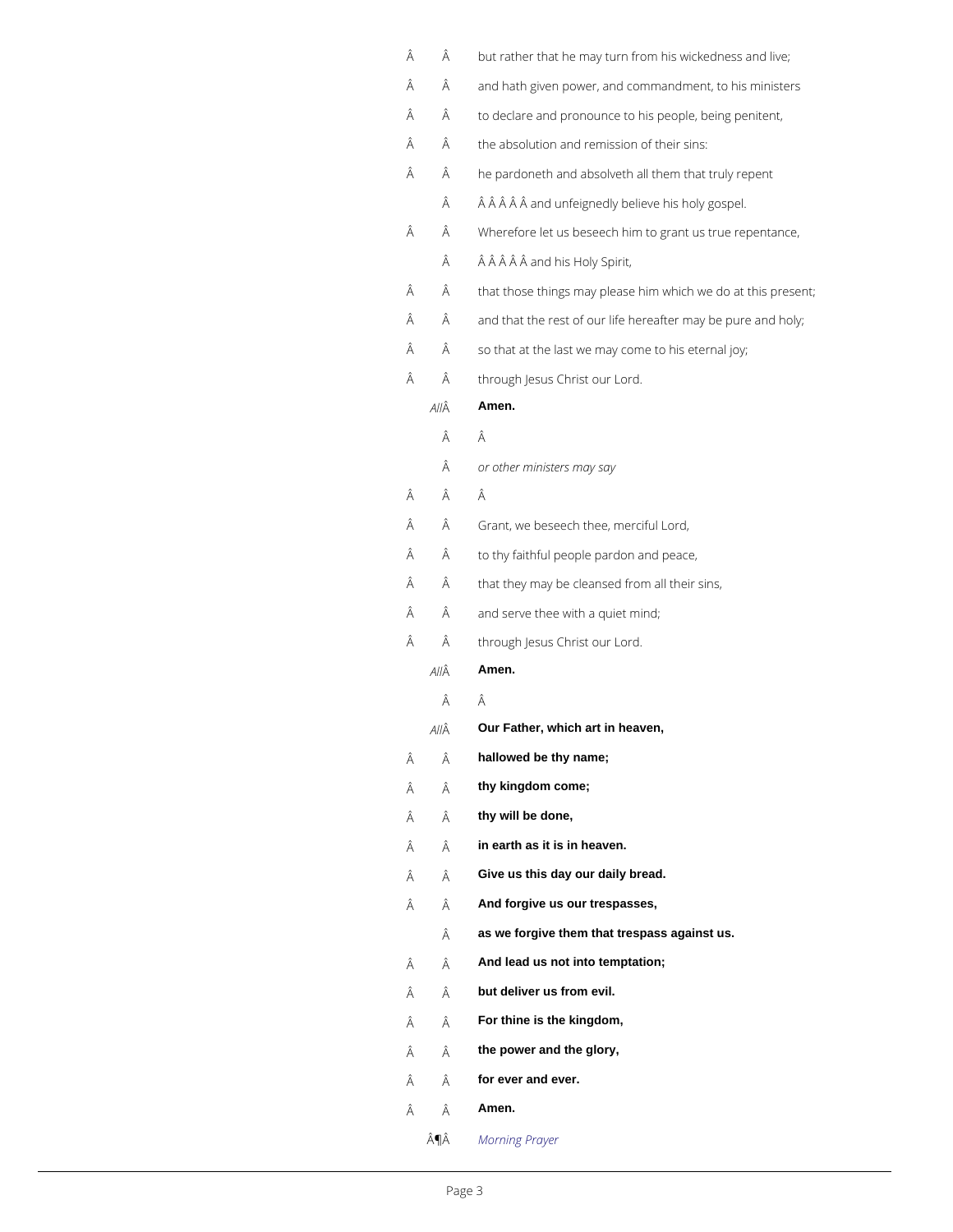|   | Â  | Â                                                                   |
|---|----|---------------------------------------------------------------------|
|   | Â  | Thentroductoothe service is used on Sundays, and may                |
|   |    | If the Introduction is not used, the pseenrivnig erebsepgansews ith |
|   | Â  | Â                                                                   |
|   | Â  | These responses are used                                            |
| Â | Â  | Â                                                                   |
| Â | Â  | O Lord, open thou our lips                                          |
|   | ΑĤ | and our mouth shall shew forth thy praise.                          |
| Â | Â  | Â                                                                   |
| Â | Â  | O God, make speed to save us.                                       |
|   | ΑĤ | O Lord, make haste to help us.                                      |
| Â | Â  | Â                                                                   |
| Â | Â  | Glory be to the Father, and to the Son,                             |
| Â | Â  | and to the Holy Ghost;                                              |
|   | ΑĤ | as it was in the beginning, is now, and ever shall be,              |
| Â | Â  | world without end. Amen.                                            |
| Â | Â  | Â                                                                   |
| Â | Â  | Praise ye the Lord.                                                 |
|   | ΑĤ | The Lord's name be praised.                                         |
| Â | Â  | Â                                                                   |
|   |    | Venite, exultemus Domino Â                                          |
| Â | Â  | Â                                                                   |
|   | 1Â | O come, let us sing unto the Lord                                   |
| Â | Â  | let us heartily rejoice in the strength of our salvation.           |
| Â | Â  | Â                                                                   |
|   | 2Â | Let us come before his presence with thanksgiving                   |
| Â | Â  | and shew ourselves glad in him with psalms.                         |
| Â | Â  | Â                                                                   |
|   | 3Â | For the Lord is a:great God                                         |
| Â | Â  | and a great King above all gods.                                    |

#### $\hat{\mathsf{A}}\qquad \hat{\mathsf{A}}\qquad \hat{\mathsf{A}}$

- 4Å In his hand are all the corners of the earth
- $\hat{A}$  and the strength of the hills is his also.
- Â Â
	- $5\hat{A}$  The sea is his, and he made it
- $\hat{A}$  and his hands prepared the dry land.
- Â Â
	- 6Â O come, let us worship, : and fall down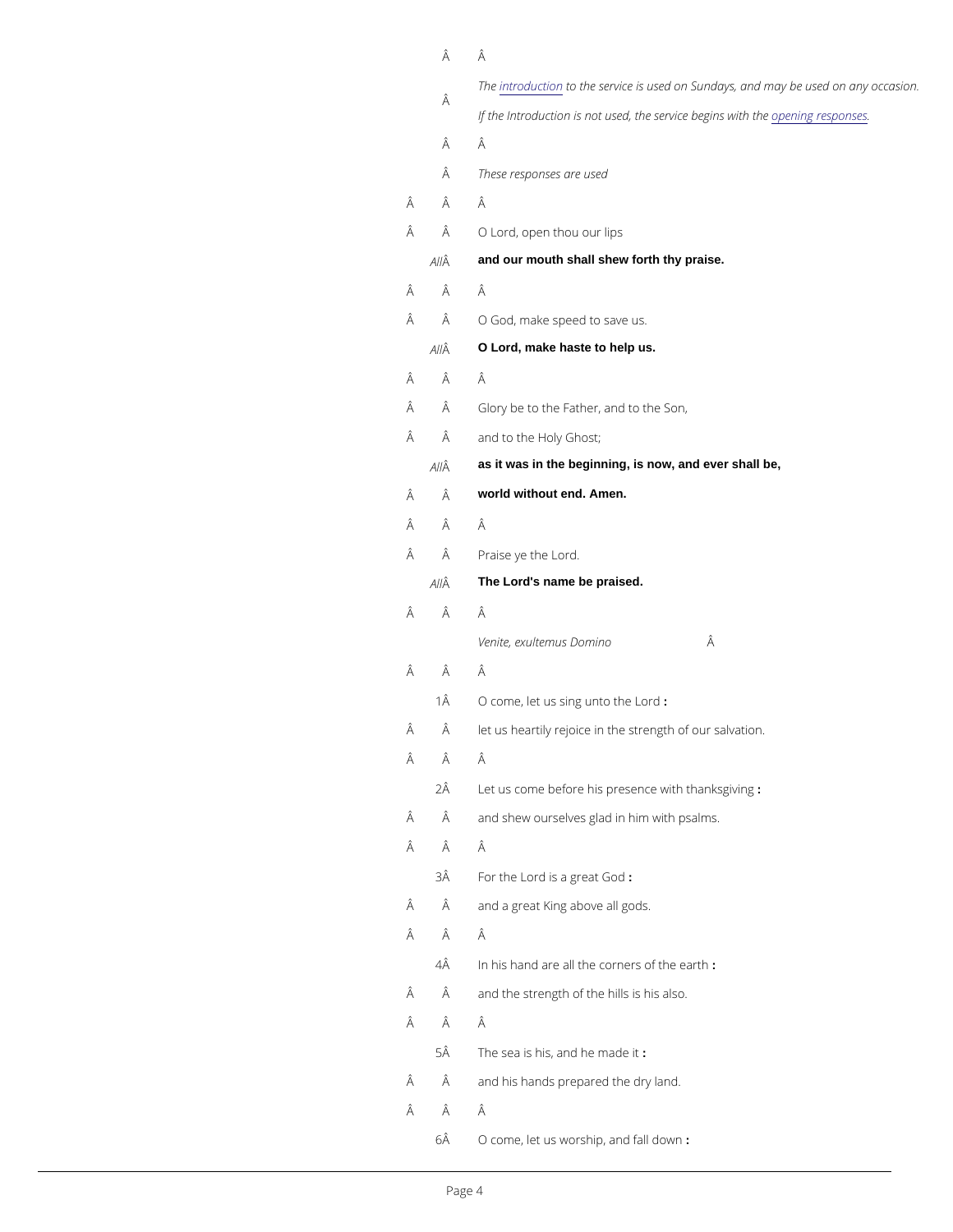| Â | Â           | and kneel before the Lord our Maker.                                                       |          |
|---|-------------|--------------------------------------------------------------------------------------------|----------|
| Â | Â           | Â                                                                                          |          |
|   | 7Â          | For he is the Lord our God:                                                                |          |
| Â | Â           | and we are the people of his pasture, and the sheep of his hand.                           |          |
| Â | Â           | Â                                                                                          |          |
|   | [8Â         | Today if ye will hear his voice, harden not your hearts :                                  |          |
| Â | Â           | as in the provocation,                                                                     |          |
| Â | Â           | $\hat{A}$ $\hat{A}$ $\hat{A}$ $\hat{A}$ and as in the day of temptation in the wilderness; |          |
| Â | Â           | Â                                                                                          |          |
|   | 9Â          | When your fathers tempted me:                                                              |          |
| Â | Â           | proved me, and saw my works.                                                               |          |
| Â | Â           | Â                                                                                          |          |
|   | 10Â         | Forty years long was I grieved with this generation, and said:                             |          |
| Â | Â           | It is a people that do err in their hearts,                                                |          |
|   | Â           | for they have not known my ways.                                                           |          |
| Â | Â           | Â                                                                                          |          |
|   | $11\hat{A}$ | Unto whom I sware in my wrath:                                                             |          |
| Â | Â           | that they should not enter into my rest.]                                                  |          |
| Â | Â           |                                                                                            | Psalm 95 |
| Â | Â           | Â                                                                                          |          |
| Â | Â           | Glory be to the Father, and to the Son:                                                    |          |
| Â | Â           | and to the Holy Ghost;                                                                     |          |
| Â | Â           | as it was in the beginning, is now, and ever shall be :                                    |          |
| Â | Â           | world without end. Amen.                                                                   |          |
| Â | Â           | Â                                                                                          |          |
|   |             | Â<br>Psalmody                                                                              |          |
| Â | Â           | Psalm 16                                                                                   |          |

| Â | Â | Â                   | Preserve me, O God *<br>for in thee have I put my trust.                                                  |
|---|---|---------------------|-----------------------------------------------------------------------------------------------------------|
| Â | Â | Â                   |                                                                                                           |
| Â | Â | $\overline{2}$<br>Â | O my soul, thou hast said unto the Lord *<br>Thou art my God, my goods are nothing unto thee.             |
| Â | Â | Â                   |                                                                                                           |
| Â | Â | 3<br>Â              | All my delight is upon the saints, that are in the earth $\hat{A}$ *<br>and upon such as excel in virtue. |
| Â | Ä | Â                   |                                                                                                           |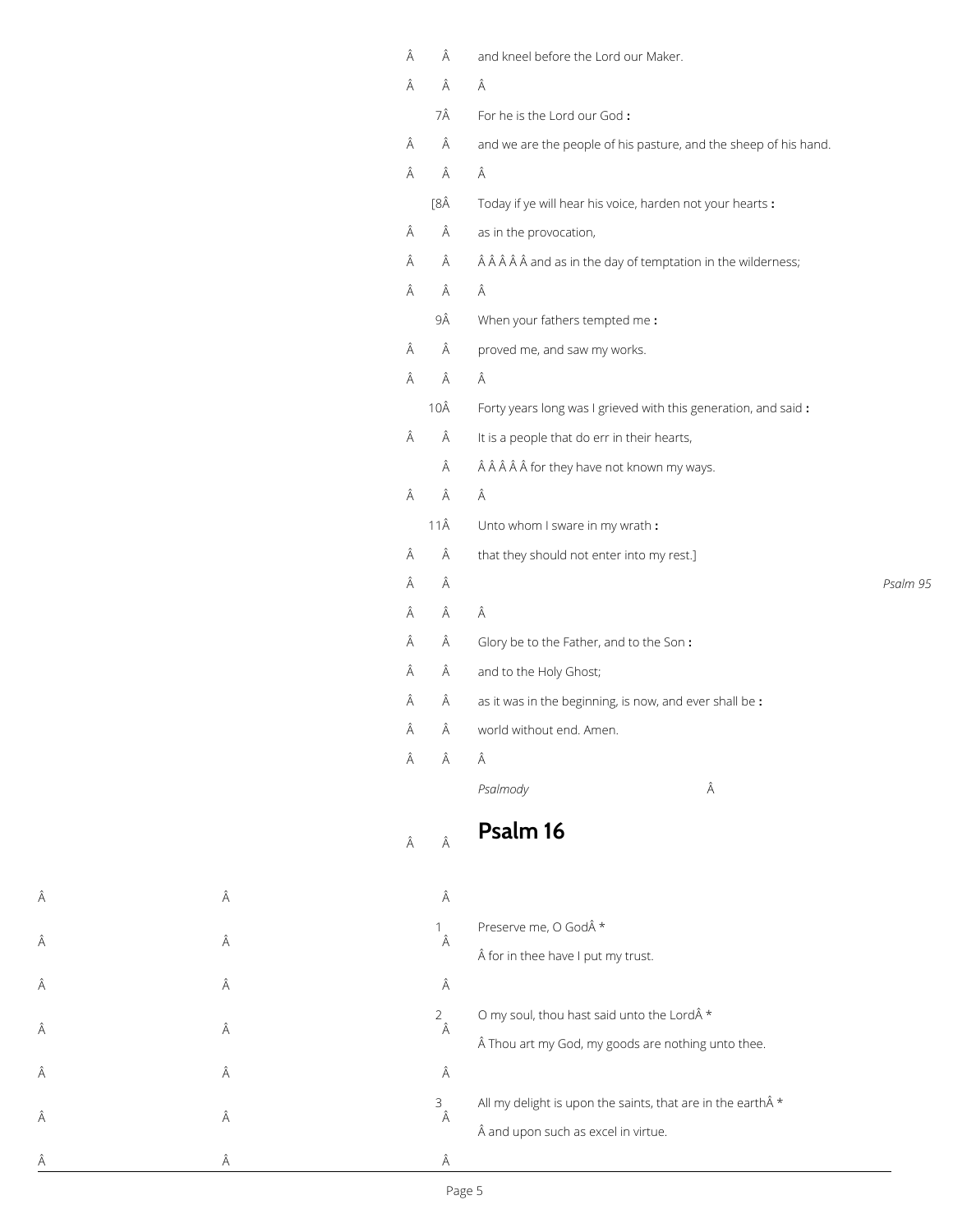|   |   | $\overline{4}$                                                 | But they that run after another god *                                                  |
|---|---|----------------------------------------------------------------|----------------------------------------------------------------------------------------|
| Â | Â | Â                                                              | shall have great trouble.                                                              |
| Â | Â | Â                                                              |                                                                                        |
|   |   | 5                                                              | Their drink-offerings of blood will I not offer *                                      |
| Â | Â | Â                                                              | neither make mention of their names within my lips.                                    |
| Â | Â | Â                                                              |                                                                                        |
| Â | Â | $6\hat{A}$                                                     | The Lord himself is the portion of mine inheritance, and of my cup $\hat{A}$ *         |
|   |   |                                                                | thou shalt maintain my lot.                                                            |
| Â | Â | Â                                                              |                                                                                        |
| Â | Â | $\begin{array}{c}\n7 \\ \hat{A}\n\end{array}$                  | The lot is fallen unto me in a fair ground *                                           |
|   |   |                                                                | yea, I have a goodly heritage.                                                         |
| Â | Â | Â                                                              |                                                                                        |
| Â | Â | $8\hat{A}$                                                     | I will thank the Lord for giving me warning *                                          |
|   |   |                                                                | my reins also chasten me in the night-season.                                          |
| Â | Â | Â                                                              |                                                                                        |
| Â | Â | $\mathcal{G}% _{M_{1},M_{2}}^{\alpha,\beta}(\mathcal{G})$<br>Â | I have set God always before me *                                                      |
|   |   |                                                                | for he is on my right hand, therefore I shall not fall.                                |
| Â | Â | Â                                                              |                                                                                        |
| Â | Â | 10<br>Â                                                        | Wherefore my heart was glad, and my glory rejoiced $\hat{A}$ *                         |
|   |   |                                                                | my flesh also shall rest in hope.                                                      |
| Â | Â | Â                                                              |                                                                                        |
| Â | Â | 11<br>Â                                                        | For why? thou shalt not leave my soul in hell $\hat{A}$ *                              |
|   |   |                                                                | neither shalt thou suffer thy Holy One to see corruption.                              |
| Â | Â | Â                                                              |                                                                                        |
| Â | Â | 12<br>Â                                                        | Thou shalt shew me the path of life; in thy presence is the fulness of joy $\hat{A}$ * |
|   |   |                                                                | and at thy right hand there is pleasure for evermore.                                  |
| Â | Â | Â                                                              |                                                                                        |
|   |   | Â                                                              | Â                                                                                      |
|   |   | Â                                                              | At the end of each psalm these words are said or sung                                  |
|   |   | Â                                                              | Â                                                                                      |

- Glory be to the Father, and to the Son **:**
- and to the Holy Ghost;
- as it was in the beginning, is now, and ever shall be **:**
- world without end. Amen.
- $\hat{A}$   $\hat{A}$
- *Old Testament Reading*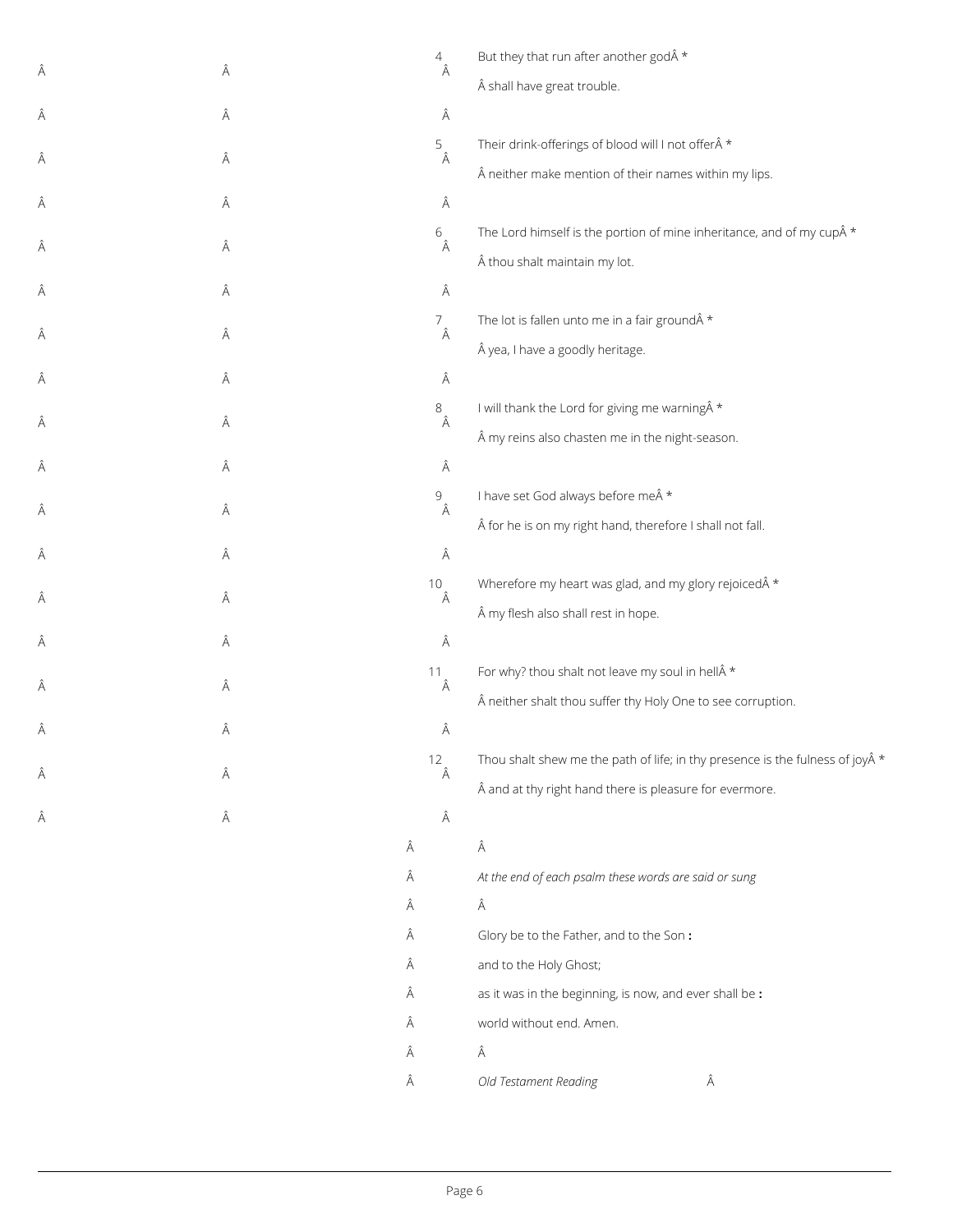# First Reading: 2 Samuel 7.4-

And it came to pass that night, that dthe mew and oo N the an, saying,

Go and tell my servant David or Tch Sulsastath house house and tell my servant David or Tch Sulsastath house u for me to dwell in?

Whereas I have not dwelt in any house since the time children of Israel out of Egypt, even to this day, but h tabernacle.

In all the places wherein I have walked with all the ch with any of the tribes of Israel, whom I commanded to saying, Why build ye not me an house of cedar? Now therefore so shalt thou say unto my servant David of hosts, I took thee from the sheepcote, from following

A A over my people, over Israel:

And I was with thee whithersoever thou wentest, and have enemies out of thy sight, and have made thee a great the great men that are in the earth.

Moreover I will appoint a place for my people Israel, and  $\alpha$ may dwell in a place of their own, and move no more; wickedness afflict them any more, as beforetime,

And as since the time that I commanded judges to be have caused thee to rest from all thincer denies entire sthe Ad ston will make thee an house.

And when thy days be fulfilled, and thou shalt sleep w thy seed after thee, which shall proceed out of thy bo kingdom.

He shall build an house for my name, and I will stablis for ever.

| Â | Â                                                                         |
|---|---------------------------------------------------------------------------|
| Â | Â<br>Te Deum Laudamus                                                     |
| Â | Â                                                                         |
| Â | Either the Te Deum LaudamBuesn (eadsic fiold), o www.hiiearscapiedrotrs.u |
| Â | Â                                                                         |
| Â | We praise thee, O God; we acknowledge thee to be the                      |
| Â | All the earth doth worship thee, the Father everlasting                   |
| Â | To thee all angels cry aloud, the heavens and all the                     |
|   |                                                                           |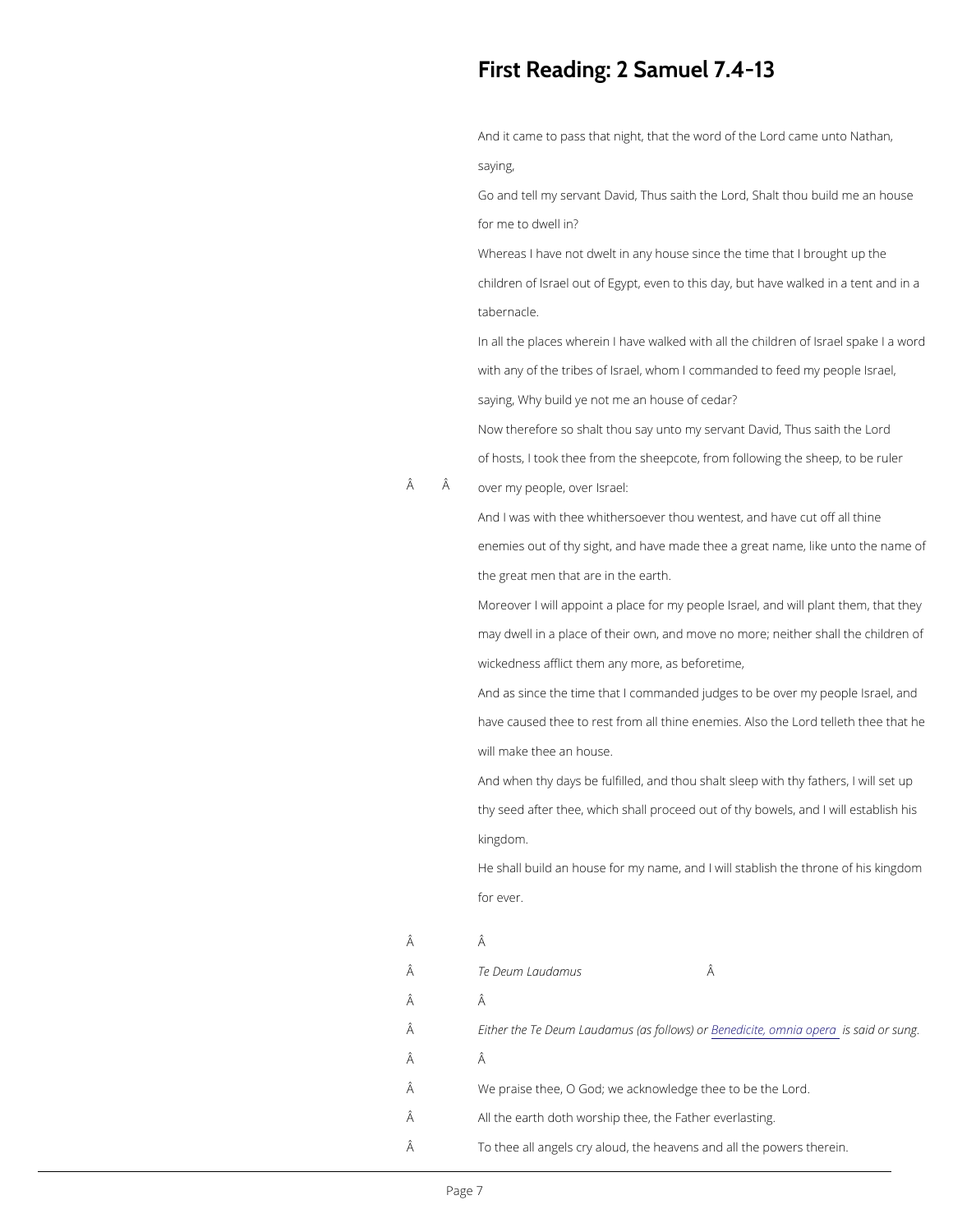| Â | To thee cherubin and seraphin continually do cry,                  |
|---|--------------------------------------------------------------------|
| Â | Holy, Holy, Holy, Lord God of Sabaoth;                             |
| Â | Heaven and earth are full of the majesty of thy glory.             |
| Â | The glorious company of the apostles praise thee.                  |
| Â | The goodly fellowship of the prophets praise thee.                 |
| Â | The noble army of martyrs praise thee.                             |
| Â | The holy Church throughout all the world doth acknowledge thee:    |
| Â | the Father of an infinite majesty;                                 |
| Â | thine honourable, true and only Son;                               |
| Â | also the Holy Ghost the Comforter.                                 |
| Â | Â                                                                  |
| Â | Thou art the King of glory, O Christ.                              |
| Â | Thou art the everlasting Son of the Father.                        |
| Â | When thou tookest upon thee to deliver man,                        |
| Â | thou didst not abhor the Virgin's womb.                            |
| Â | When thou hadst overcome the sharpness of death,                   |
| Â | thou didst open the kingdom of heaven to all believers.            |
| Â | Thou sittest at the right hand of God, in the glory of the Father. |
| Â | We believe that thou shalt come to be our judge.                   |
| Â | We therefore pray thee, help thy servants,                         |
| Â | whom thou hast redeemed with thy precious blood.                   |
| Â | Make them to be numbered with thy saints in glory everlasting.     |
| Â | Â                                                                  |
| Â | O Lord, save thy people and bless thine heritage.                  |
| Â | Govern them and lift them up for ever.                             |
| Â | Day by day we magnify thee;                                        |
| Â | and we worship thy name, ever world without end.                   |
| Â | Vouchsafe, O Lord, to keep us this day without sin.                |
| Â | O Lord, have mercy upon us, have mercy upon us.                    |
| Â | O Lord, let thy mercy lighten upon us, as our trust is in thee.    |

- O Lord, in thee have I trusted; let me never be confounded.
- $\hat{\mathsf{A}}$   $\hat{\mathsf{A}}$ *New Testament Reading*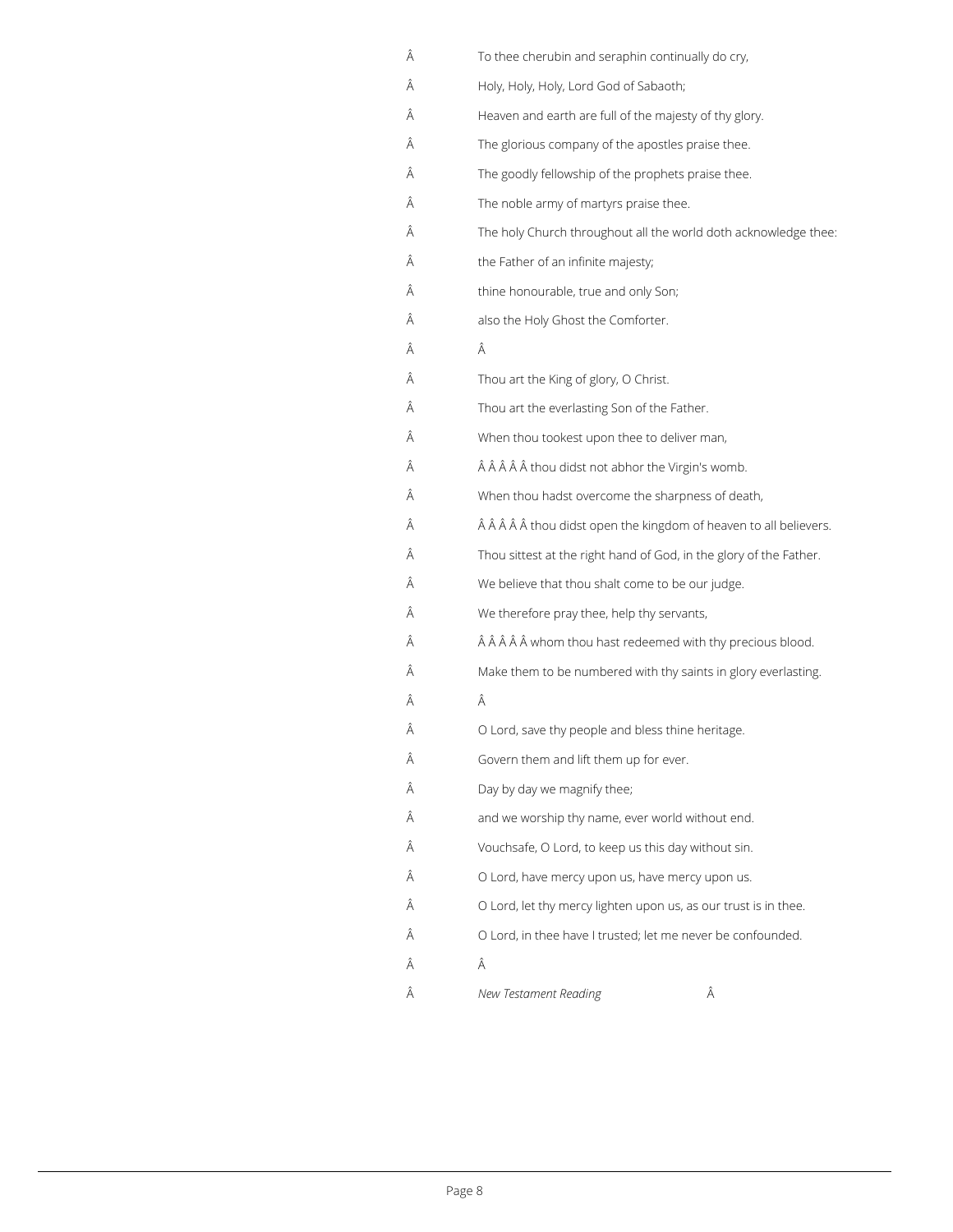## **Second Reading: Acts 2.14a,22-32[33-36]**

But Peter, standing up with the eleven, lifted up his voice, and said unto them, Ye men of Israel, hear these words; Jesus of Nazareth, a man approved of God among you by miracles and wonders and signs, which God did by him in the midst of you, as ye yourselves also know:

Him, being delivered by the determinate counsel and foreknowledge of God, ye have taken, and by wicked hands have crucified and slain:

 Â thy countenance.

Whom God hath raised up, having loosed the pains of death: because it was not possible that he should be holden of it.

For David speaketh concerning him, I foresaw the Lord always before my face, for he is on my right hand, that I should not be moved:

Therefore did my heart rejoice, and my tongue was glad; moreover also my flesh shall rest in hope:

Because thou wilt not leave my soul in hell, neither wilt thou suffer thine Holy One to see corruption.

Thou hast made known to me the ways of life; thou shalt make me full of joy with

Men and brethren, let me freely speak unto you of the patriarch David, that he is both dead and buried, and his sepulchre is with us unto this day.

Therefore being a prophet, and knowing that God had sworn with an oath to him, that of the fruit of his loins, according to the flesh, he would raise up Christ to sit on his throne;

He seeing this before spake of the resurrection of Christ, that his soul was not left in hell, neither his flesh did see corruption.

This Jesus hath God raised up, whereof we all are witnesses.

[ Therefore being by the right hand of God exalted, and having received of the Father the promise of the Holy Ghost, he hath shed forth this, which ye now see and hear.

For David is not ascended into the heavens: but he saith himself, The Lord said

unto my Lord, Sit thou on my right hand,

Until I make thy foes thy footstool.

Therefore let all the house of Israel know assuredly, that God hath made the same

Jesus, whom ye have crucified, both Lord and Christ.

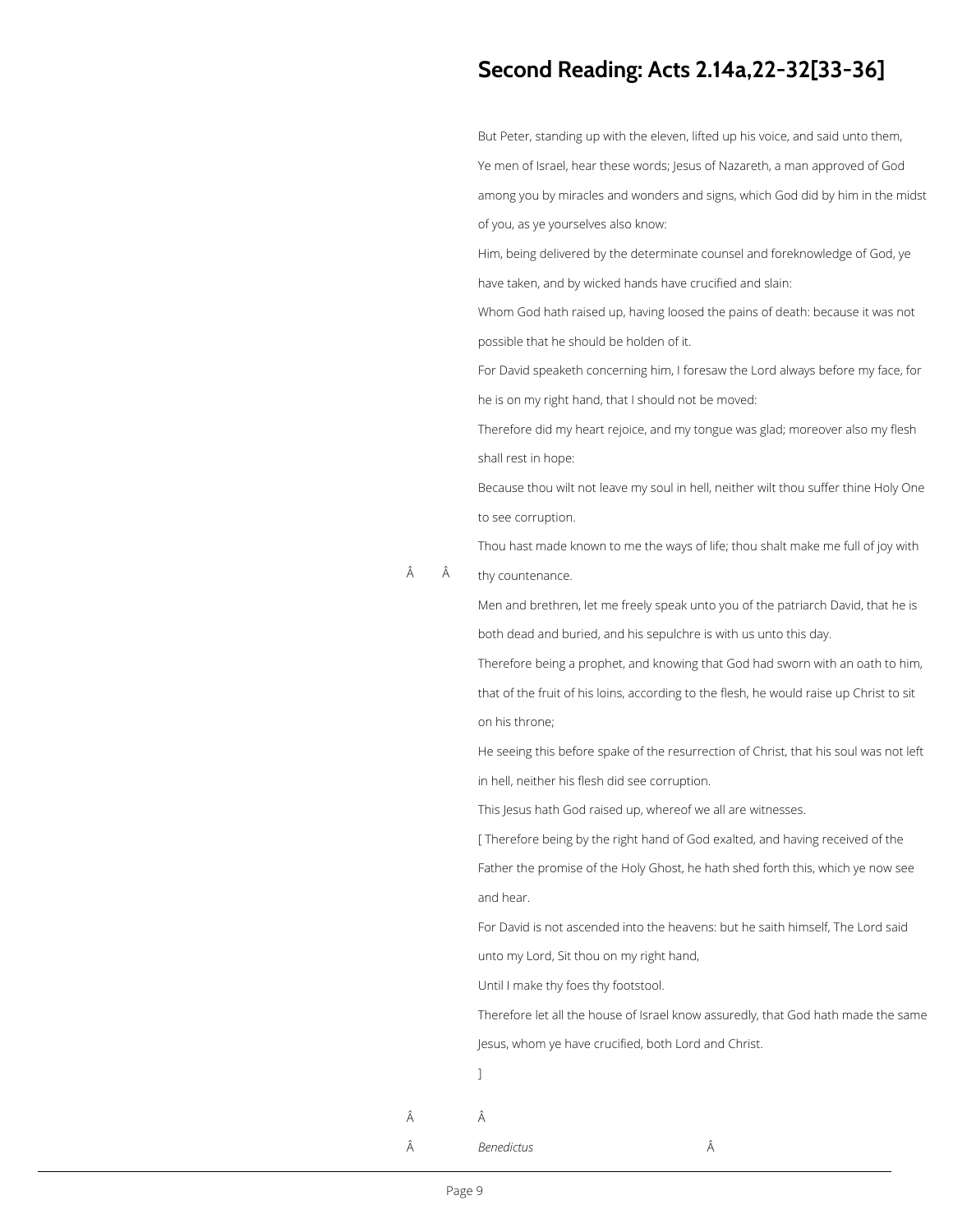|   | Â |    | Â                                                                                                       |
|---|---|----|---------------------------------------------------------------------------------------------------------|
|   | Â |    | Either The BenedictusJ (absiated (@) we approved the said or support of $0.0$ ) is said or supported by |
|   | Â |    | Â                                                                                                       |
| Â |   | 1Â | Blessed be the Lord God of Israel                                                                       |
|   | Â |    | for he hath visited, and redeemed his people;                                                           |
|   | Â |    | Â                                                                                                       |
| Â |   | 2Â | And hath raised up a mighty: salvation for us                                                           |
|   | Â |    | in the house of his servant David;                                                                      |
|   | Â |    | Â                                                                                                       |
| Â |   | ЗÂ | As he spake by the mouth of his holy Prophets                                                           |
|   | Â |    | which have been since the world began;                                                                  |
|   | Â |    | Â                                                                                                       |
| Â |   | 4Â | That we should be saved from our enemies                                                                |
|   | Â |    | and from the hands of all that hate us;                                                                 |
|   | Â |    | Â                                                                                                       |
| Â |   | 5Â | To perform the mercy promised to our forefathers                                                        |
| Â | Â | Â  | and to remember his holy covenant;                                                                      |
| Â | Â | Â  | Â                                                                                                       |
| Â |   | 6Â | To perform the oath which he sware to our forefather,                                                   |
| Â | Â | Â  | that he would give us,                                                                                  |
| Â | Â | Â  | Â                                                                                                       |
| Â |   | 7Â | That we being delivered out of the hands of our enemi                                                   |
| Â | Â | Â  | might serve him without fear,                                                                           |
| Â | Â | Â  | Â                                                                                                       |
| Â |   | 8Â | In holiness and righteousness before him                                                                |
| Â | Â | Â  | all the days of our life.                                                                               |
| Â | Â | Â  | Â                                                                                                       |
| Â |   | 9Â | And thou, child, shalt be called the Prophet of the Hig                                                 |
| Â | Â | Â  | for thou shalt go before the face of the Lord to prepar                                                 |
| Â | Ă | Â  | Â                                                                                                       |

- de la seconda de la seconda de la seconda de la seconda de la seconda de la seconda de la seconda de la seconda
- $\hat{A}$  and  $\hat{A}$  and  $\hat{A}$  and  $\hat{A}$  and  $\hat{A}$  and  $\hat{A}$  and  $\hat{A}$  and  $\hat{A}$  and  $\hat{A}$  and  $\hat{A}$  and  $\hat{A}$  and  $\hat{A}$  and  $\hat{A}$  and  $\hat{A}$  and  $\hat{A}$  and  $\hat{A}$  and  $\hat{A}$  and  $\hat{A}$  and  $\hat{A$
- $\tilde{A}$   $\tilde{A}$   $\tilde{A}$   $\tilde{A}$   $\tilde{A}$   $\tilde{A}$
- $\hat{A}$  and  $\hat{A}$  through the tender mercy of our God
- $\hat{A}$  and  $\hat{A}$  and  $\hat{A}$  whereby the dayspring from on high hath visited us;
- $\tilde{A}$   $\tilde{A}$   $\tilde{A}$   $\tilde{A}$   $\tilde{A}$   $\tilde{A}$
- $\hat{A}$  and  $\hat{A}$  and  $\hat{A}$  and  $\hat{A}$  and  $\hat{A}$  and  $\hat{A}$  and  $\hat{A}$  and  $\hat{A}$  and  $\hat{A}$  and  $\hat{A}$  and  $\hat{A}$  and  $\hat{A}$  and  $\hat{A}$  and  $\hat{A}$  and  $\hat{A}$  and  $\hat{A}$  and  $\hat{A}$  and  $\hat{A}$  and  $\hat{A$
- $\hat{A}$  and in the shadow of death  $\hat{A}$   $\hat{A}$   $\hat{A}$   $\hat{A}$   $\hat{A}$   $\hat{A}$   $\hat{A}$   $\hat{A}$   $\hat{A}$   $\hat{A}$  and in the shadow of death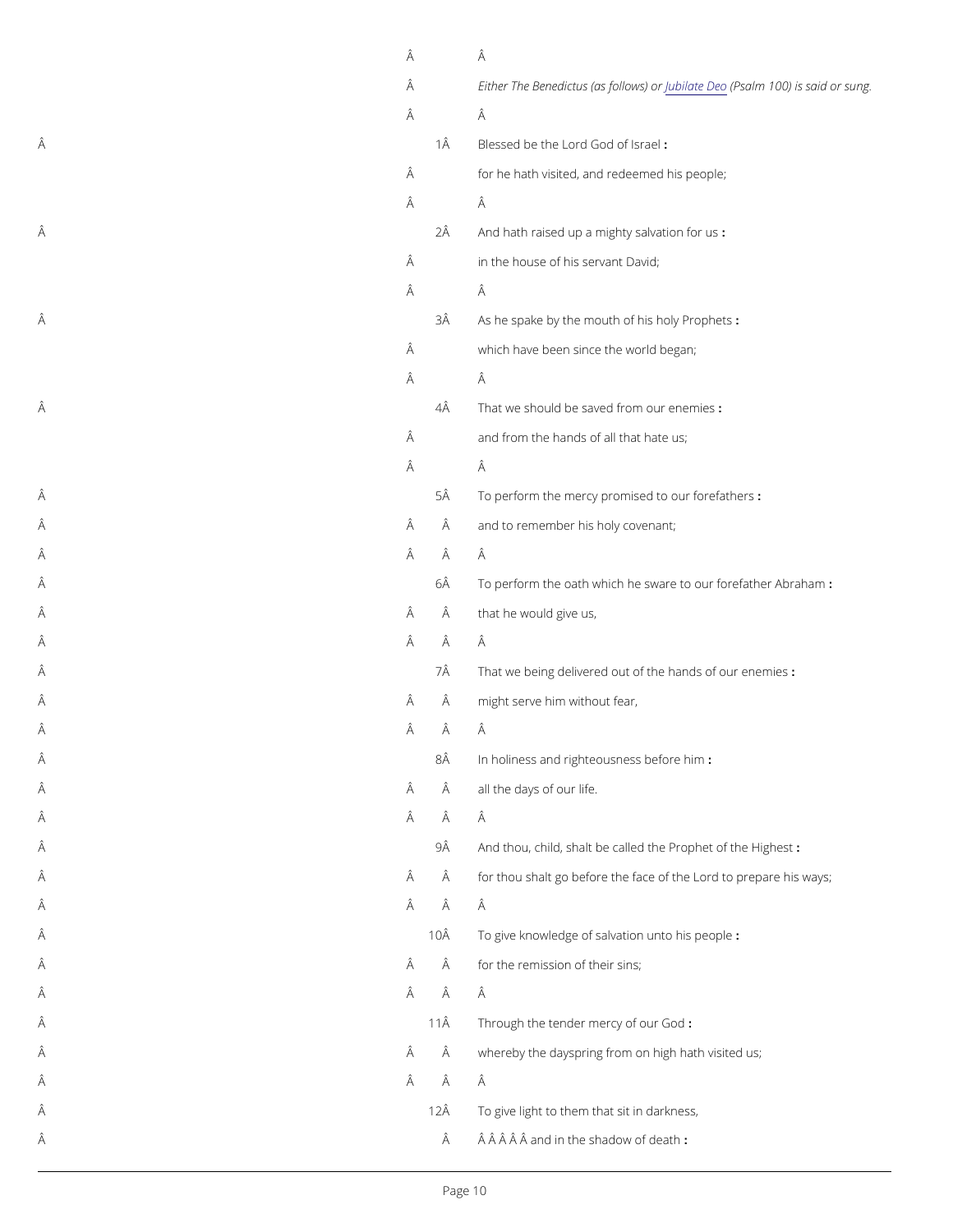| Â | Â | Â    | and to guide our feet into the way of peace.               |              |
|---|---|------|------------------------------------------------------------|--------------|
| Â | Â | Â    |                                                            | Luke 1.68-79 |
|   | Â |      | Â                                                          |              |
|   | Â |      | Glory be to the Father, and to the Son:                    |              |
|   | Â |      | and to the Holy Ghost;                                     |              |
|   | Â |      | as it was in the beginning, is now, and ever shall be :    |              |
|   | Â |      | world without end. Amen.                                   |              |
|   | Â |      | Â                                                          |              |
|   | Â |      | Â<br>The Apostles' Creed                                   |              |
|   | Â |      | Â                                                          |              |
|   |   | AllÂ | I believe in God the Father almighty,                      |              |
|   | Â | Â    | maker of heaven and earth:                                 |              |
|   |   | Â    | and in Jesus Christ his only Son our Lord,                 |              |
|   | Â | Â    | who was conceived by the Holy Ghost,                       |              |
|   | Â | Â    | born of the Virgin Mary,                                   |              |
|   | Â | Â    | suffered under Pontius Pilate,                             |              |
|   | Â | Â    | was crucified, dead, and buried.                           |              |
|   | Â | Â    | He descended into hell;                                    |              |
|   | Â | Â    | the third day he rose again from the dead;                 |              |
|   | Â | Â    | he ascended into heaven,                                   |              |
|   | Â | Â    | and sitteth on the right hand of God the Father almighty;  |              |
|   | Â | Â    | from thence he shall come to judge the quick and the dead. |              |
|   | Â | Â    | I believe in the Holy Ghost;                               |              |
|   | Â | Â    | the holy catholic Church;                                  |              |
|   | Â | Â    | the communion of saints;                                   |              |
|   | Â | Â    | the forgiveness of sins;                                   |              |
|   | Â | Â    | the resurrection of the body,                              |              |
|   | Â | Â    | and the life everlasting.                                  |              |
|   | Â | Â    | Amen.                                                      |              |
|   |   |      |                                                            |              |

 $\hat{A}$   $\hat{A}$   $\hat{A}$ 

| Â |      | Prayers                   | Â |
|---|------|---------------------------|---|
| Â | Â    | Â                         |   |
| Â | Â    | The Lord be with you.     |   |
|   | AllÂ | And with thy spirit.      |   |
| Â | Â    | Â                         |   |
| Â | Â    | Let us pray.              |   |
| Â | Â    | Â                         |   |
| Â | Â    | Lord, have mercy upon us. |   |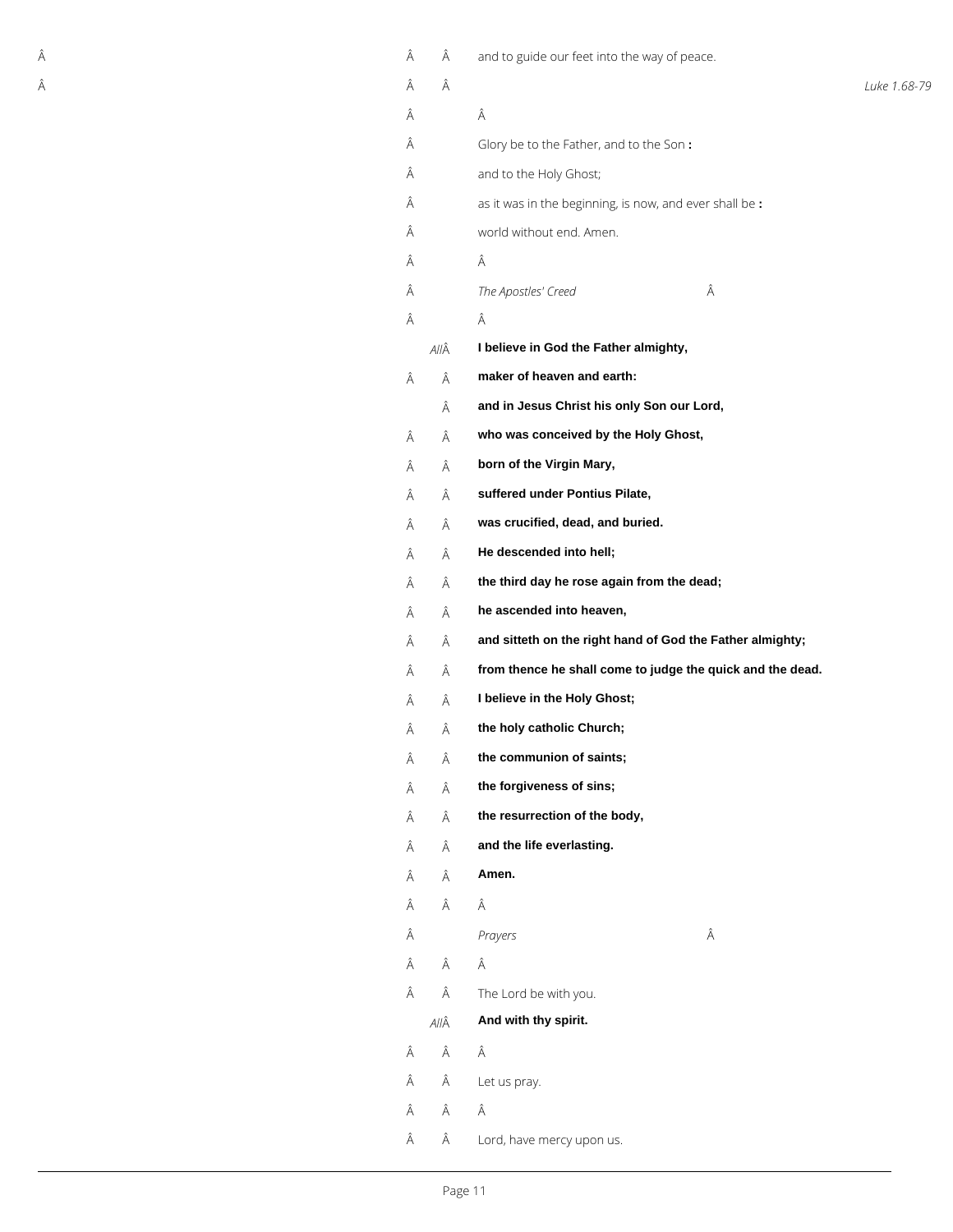|   | AllÂ | Christ, have mercy upon us.                       |
|---|------|---------------------------------------------------|
| Â | Â    | Lord, have mercy upon us.                         |
| Â | Â    | Â                                                 |
|   | AllÂ | Our Father, which art in heaven,                  |
| Â | Â    | hallowed be thy name;                             |
| Â | Â    | thy kingdom come;                                 |
| Â | Â    | thy will be done,                                 |
| Â | Â    | in earth as it is in heaven.                      |
| Â | Â    | Give us this day our daily bread.                 |
| Â | Â    | And forgive us our trespasses,                    |
| Â | Â    | as we forgive them that trespass against us.      |
| Â | Â    | And lead us not into temptation;                  |
| Â | Â    | but deliver us from evil. Amen.                   |
| Â | Â    | Â                                                 |
| Â | Â    | O Lord, shew thy mercy upon us.                   |
|   | AllÂ | And grant us thy salvation.                       |
| Â | Â    | Â                                                 |
| Â | Â    | O Lord, save the Queen.                           |
|   | AllÂ | And mercifully hear us when we call upon thee.    |
| Â | Â    | Â                                                 |
| Â | Â    | Endue thy ministers with righteousness.           |
|   | AllÂ | And make thy chosen people joyful.                |
| Â | Â    | Â                                                 |
| Â | Â    | O Lord, save thy people.                          |
|   | AllÂ | And bless thine inheritance.                      |
| Â | Â    | Â                                                 |
| Â | Â    | Give peace in our time, O Lord.                   |
|   | AllÂ | Because there is none other that fighteth for us, |
|   | Â    | but only thou, O God.                             |
| Â | Â    | Â                                                 |

### $\hat{A}$   $\hat{A}$   $\hat{O}$  God, make clean our hearts within us.

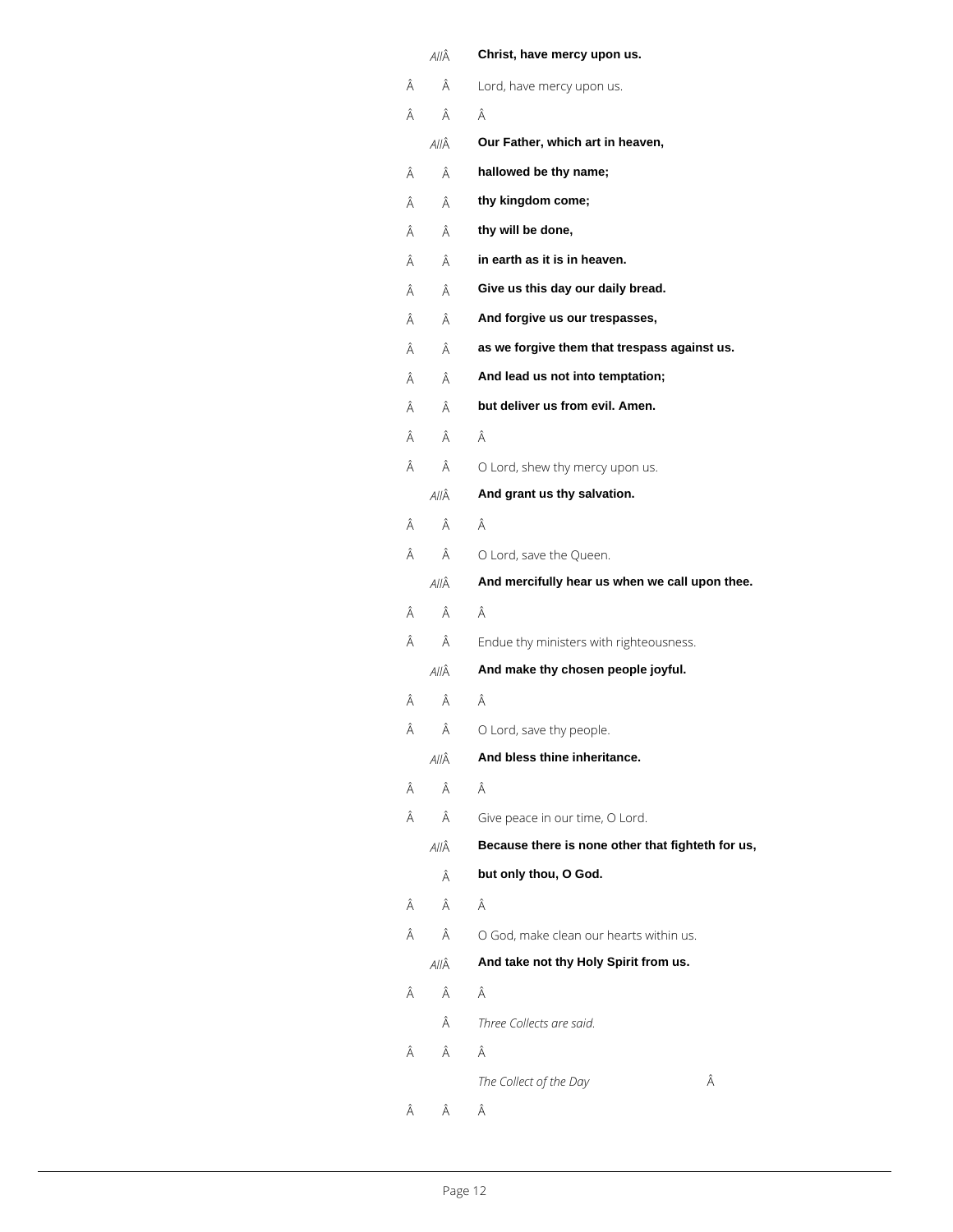O almighty God, who alone canst order the unruly will men; Grant unto thy people, that they may love the thi

- Â commandest, and desire that which thou dost promise; and manifold changes of the world, our hearts may sur true joys are to be found; through Jesus Christ our Lo A  $\hat{A}$  Amen.
- Â Â
- Â Â

The Collect for Peace

- Â Â
- $\hat{A}$   $\hat{A}$   $\hat{O}$  God, who art the author of peace and lover of conco
	- $\hat{A}$  in knowledge of whom standeth our eternal life,
- $\hat{A}$   $\hat{A}$  whose service is perfect freedom;
- $\hat{A}$   $\hat{A}$  defend us thy humble servants in all assaults of our e
- $\hat{A}$   $\hat{A}$  that we, surely trusting in thy defence,
- $\hat{A}$   $\hat{A}$  may not fear the power of any adversaries;
- $\hat{A}$   $\hat{A}$  through the might of Jesus Christ our Lord.
	- A  $\hat{A}$  Amen.
- Â Â
	- The Collect for Grace A
- Â Â
- $\hat{A}$   $\hat{A}$   $\hat{O}$  Lord, our heavenly Father,
- $\hat{A}$   $\hat{A}$  almighty and everlasting God,
- $\hat{A}$   $\hat{A}$  who hast safely brought us to the beginning of this da
- $\hat{A}$   $\hat{A}$  defend us in the same with thy mighty power;
- $\hat{A}$   $\hat{A}$  and grant that this day we fall into no sin,
- $\hat{A}$   $\hat{A}$  neither run into any kind of danger,
- $\hat{A}$   $\hat{A}$  but that all our doings may be ordered by thy governa
- $\hat{A}$   $\hat{A}$  to do always that is righteous in thy sight;
- Â through Jesus Christ our Lord.

#### A  $\hat{A}$  Amen.

- Â Â
	- The order for the end of the service may include:
- Â Â
	- ¶hymns or anthems
- $\hat{A}$   $\hat{A}$   $\hat{A}$   $\hat{B}$  a sermon
- $\hat{A}$   $\hat{A}$   $\hat{A}$   $\hat{B}$  furt[he](https://cwdp.oremus.org/prayers.html#bcp)r prayers (which may inhologie prayers from
- Â Â